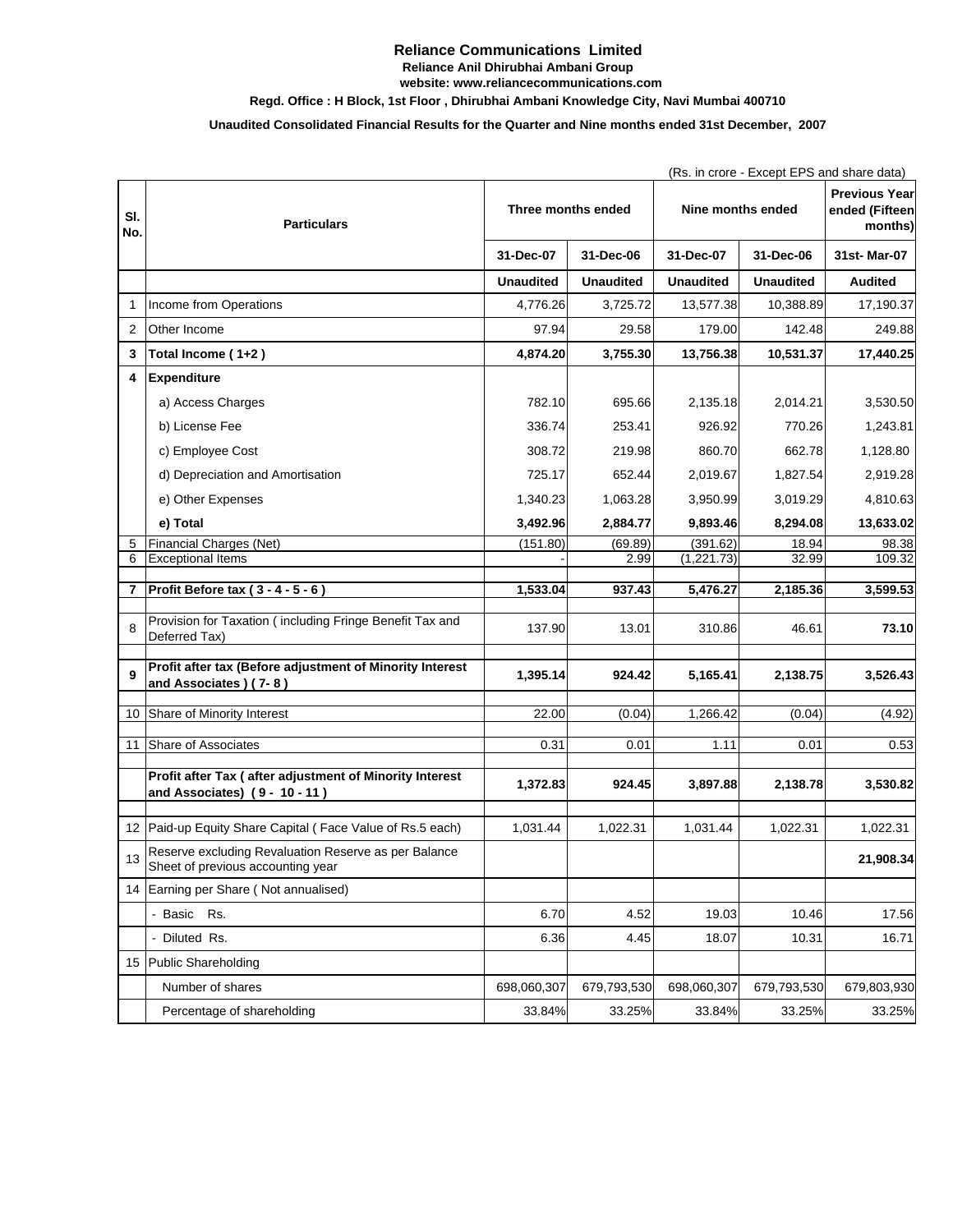| SI.<br>No. | <b>Particulars</b>                                                    | Three months ended |                  | Nine months ended |                  | <b>Previous Year</b><br>ended (Fifteen<br>months) |
|------------|-----------------------------------------------------------------------|--------------------|------------------|-------------------|------------------|---------------------------------------------------|
|            |                                                                       | 31-Dec-07          | 31-Dec-06        | 31-Dec-07         | 31-Dec-06        | 31st-Mar-07                                       |
|            |                                                                       | <b>Unaudited</b>   | <b>Unaudited</b> | <b>Unaudited</b>  | <b>Unaudited</b> | <b>Audited</b>                                    |
| 16         | <b>Segment revenue</b>                                                |                    |                  |                   |                  |                                                   |
|            | a) Wireless                                                           | 3,956.65           | 2,752.00         | 11,052.70         | 5,006.40         | 12,818.43                                         |
|            | b) Global                                                             | 1,329.94           | 1,333.47         | 3,949.35          | 2,549.76         | 7,050.79                                          |
|            | c) Broadband                                                          | 456.35             | 316.06           | 1,276.78          | 498.15           | 1,312.98                                          |
|            | d) Investments                                                        | 69.84              | 43.85            | 128.39            | 79.38            | 130.18                                            |
|            | d) Others / Unallocated                                               | 84.61              | 33.07            | 233.76            | 136.22           | 418.57                                            |
|            |                                                                       |                    |                  |                   |                  |                                                   |
|            | Total                                                                 | 5,897.39           | 4,478.45         | 16,640.98         | 8,269.91         | 21,730.95                                         |
|            | Less: Inter segment Revenue                                           | (1,023.24)         | (723.15)         | (2,884.60)        | (1,493.81)       | (4,290.70)                                        |
|            |                                                                       |                    | 3,755.30         |                   |                  |                                                   |
|            | <b>Income from Operations</b>                                         | 4,874.15           |                  | 13,756.38         | 6,776.10         | 17,440.25                                         |
| 17         | <b>Segment results</b>                                                |                    |                  |                   |                  |                                                   |
|            | Profit / (Loss) before tax and financial charges from each<br>segment |                    |                  |                   |                  |                                                   |
|            | a) Wireless                                                           | 1,073.79           | 549.99           | 3,025.64          | 1,531.43         | 2,737.21                                          |
|            | b) Global                                                             | 193.52             | 249.09           | 573.72            | 544.39           | 861.61                                            |
|            | c) Broadband                                                          | 161.73             | 109.05           | 440.08            | 244.70           | 349.90                                            |
|            | d) Investments                                                        | 69.84              | 43.85            | 128.39            | 79.38            | 111.13                                            |
|            | e) Others / Unallocated                                               | (117.56)           | (81.45)          | (304.91)          | (162.61)         | (252.62)                                          |
|            | Total                                                                 | 1,381.32           | 870.53           | 3,862.92          | 2,237.29         | 3,807.23                                          |
|            | Less: Financial Charges (Net)                                         | (151.80)           | (69.89)          | (391.62)          | 18.94            | 98.38                                             |
|            | Less : Other Unallocable expenditure net of un-allocable              |                    | 2.99             | (1,221.73)        | 32.99            | 109.32                                            |
|            | income                                                                |                    |                  |                   |                  |                                                   |
|            | <b>Total Profit Before Tax</b>                                        | 1,533.12           | 937.43           | 5,476.27          | 2,185.36         | 3,599.53                                          |
| 18         | <b>Capital Employed</b>                                               |                    |                  |                   |                  |                                                   |
|            | (Segment Assets - Segment Liabilities)                                |                    |                  |                   |                  |                                                   |
|            | a) Wireless                                                           | 25,840.09          | 15,572.83        | 25,840.09         | 15,572.83        | 18,646.17                                         |
|            | b) Global                                                             | 9,316.80           | 6,434.83         | 9,316.80          | 6,434.83         | 5,684.65                                          |
|            | c) Broadband                                                          | 3,709.41           | 2,921.44         | 3,709.41          | 2,921.44         | 3,029.83                                          |
|            | d) Investments                                                        | 11,214.02          | 10,027.75        | 11,214.02         | 10,027.75        | 14,494.71                                         |
|            | e) Others / unallocated                                               | 1,358.17           | (1,468.99)       | 1,358.17          | (1,468.99)       | 2,117.31                                          |
|            | <b>Total</b>                                                          | 51,438.49          | 33,487.86        | 51,438.49         | 33,487.86        | 43,972.67                                         |